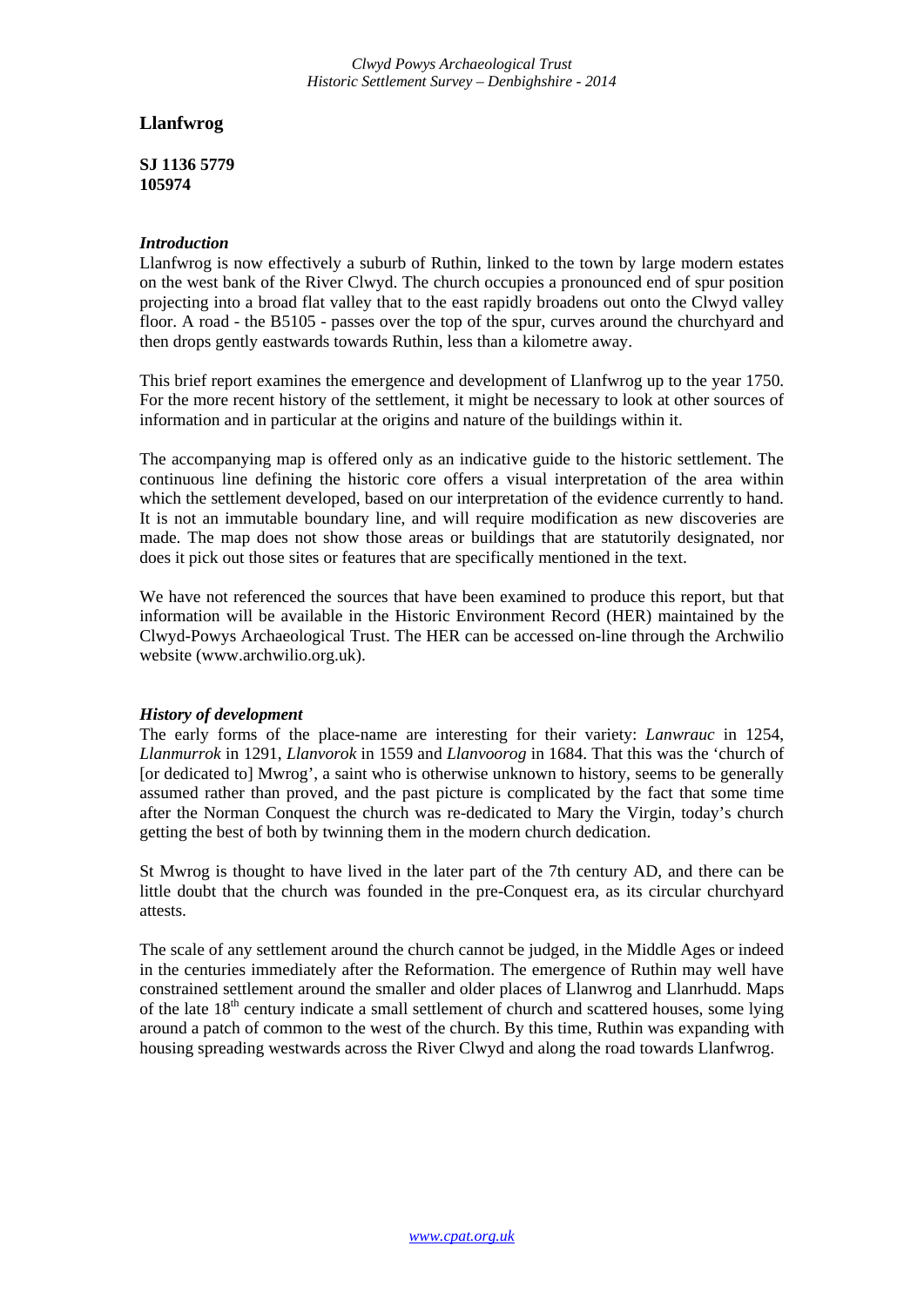

*Llanfwrog, photo 95-C-0146, CPAT 2014* 

# *The heritage to 1750*

The church dedicated jointly to St Mwrog and St Mary (100870), has a double nave and is largely of  $15<sup>th</sup>/16<sup>th</sup>$ -century date though it was much restored in 1869/70 when the north nave was almost entirely rebuilt; the west tower is undateable except for its west door which is thought to be  $14^{th}$ -century, and the porch is of the  $19^{th}$  century though it may incorporate earlier woodwork. Inside is a disused font of late medieval date, re-used fragments of the rood screen, an early  $18<sup>th</sup>$ -century table and a range of wall monuments from the middle of the  $18<sup>th</sup>$ century onwards.

The churchyard (105993) is distinctively circular, except on the north where the topography has necessitated, perhaps at a later date, a straight wall buttressed by massive supports, and on the west where the graveyard has been extended. With the latter, an earlier curving line is depicted on an estate map of 1826 and can be recognised though only faintly on the ground. The churchyard contains displaced memorials, one of 1640 propped against the wall being of particular interest. The lych-gate (105992) is perhaps of  $18<sup>th</sup>$ -century origin.

There are buildings of some age to both west and east of the church suggesting a steadily developing settlement after the Reformation which is still in evidence today. West of the church Brynffynnon (105994) carries a datestone of 1746; Ty-gwyn is a two-storeyed, submedieval house of late 16<sup>th</sup>-century date, originally half-timbered, but significantly altered in the mid-17<sup>th</sup> century and again in the Victorian period (105995); Pen-y-bryn is a timberframed, three-unit dwelling probably of the  $16<sup>th</sup>$  century (105996); Glan yr Afon, outwardly Victorian, has apparently earlier features internally; and the Old Alms Cottages were founded in 1605 and rebuilt in 1708. To the south the Cross Keys Hotel opposite the church is considered to be  $18<sup>th</sup>$  century or earlier but modified. Ty-cerrig is late  $17<sup>th</sup>$  or early  $18<sup>th</sup>$ century, while the contiguous building known as Hafan  $(= OS\text{ Nafan})$  and seemingly grouped